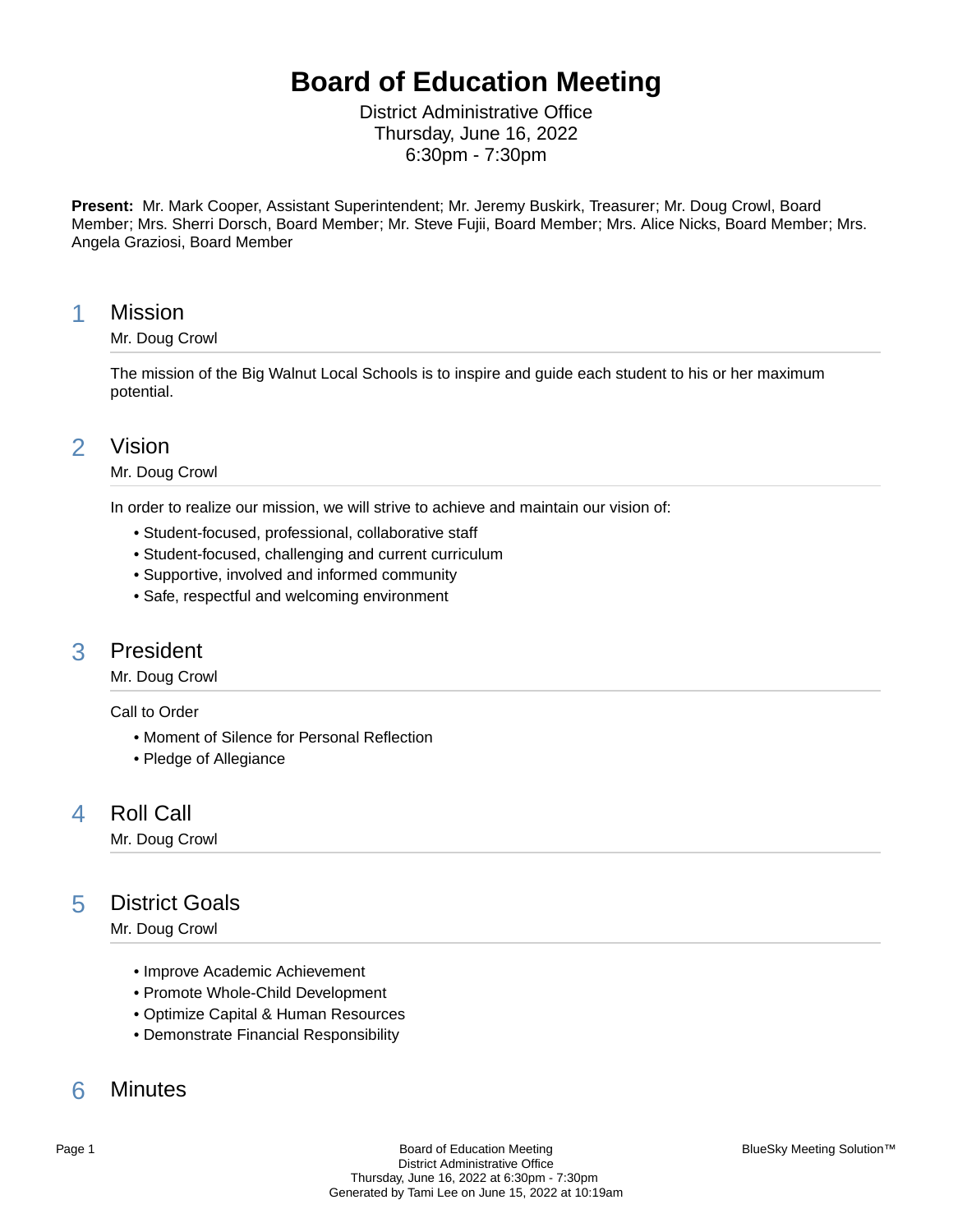It is recommended the Board approve the minutes of the May 19, 2022, regularly scheduled Board meeting and the May 27, 2022, Special Board meeting.

#### **Attachments:**

[5-19-22-minutes.pdf](https://bigwalnut.blueskymeeting.com/meeting_groups/274/item_attachments/67803) [5-27-22-minutes.pdf](https://bigwalnut.blueskymeeting.com/meeting_groups/274/item_attachments/67804)

## 7 Superintendent's Report

Mrs. Angie Hamberg

Communication Items:

- 7.1 District Goal: Improve Academic Achievement
- 7.2 District Goals: Promote Whole-Child Development
- 7.3 District Goal: Optimize Capital & Human Resources

## 8 Treasurer's Report

Mr. Jeremy Buskirk

## 8.1 District Goal: Demonstrate Financial Responsibility

• Monthly Financial Statement

### **Attachments:**

[FY22\\_BWLS\\_Financial\\_Report\\_File\\_May\\_2022.pdf](https://bigwalnut.blueskymeeting.com/meeting_groups/274/item_attachments/67600)

## 9 Selected Board Policy

Mr. Doug Crowl

It is recommended the Board approve the following policy revisions and additions:

- 6110 Grant Funds
- 6114 Cost Principles Spending Federal Funds
- 6325 Procurement Federal Grants Funds
- 2271 College Credit Plus Program
- 1617 Weapons
- 3217 Weapons
- 4217 Weapons
- 5772 Weapons
- 7217 Weapons
- 5464 Early High School Graduation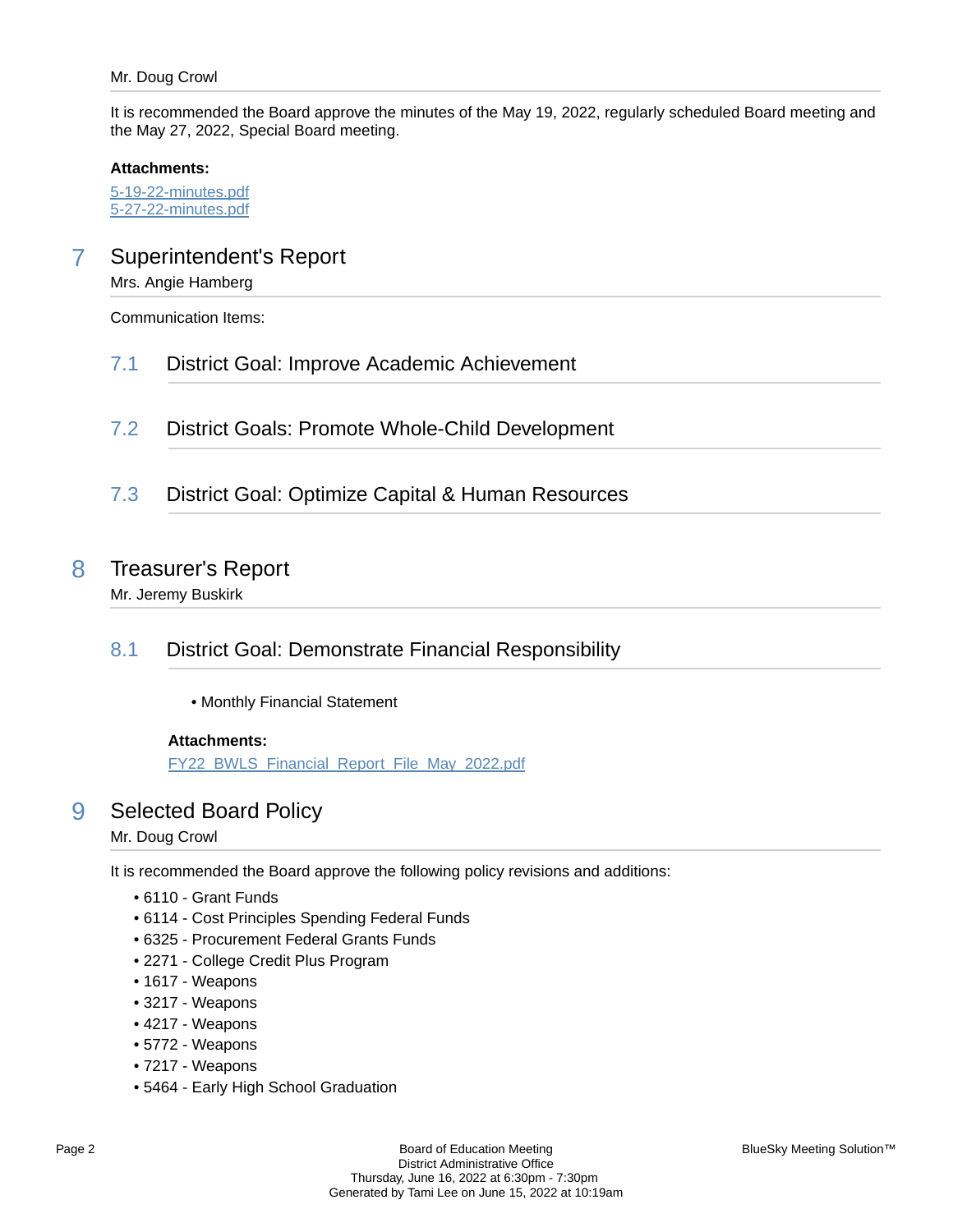- 5516 Student Hazing
- 8330 Student Records
- 8400 School Safety
- 8600 Transportation
- 8651 Nonroutine Use of School Buses

#### **Attachments:**

[6110.pdf](https://bigwalnut.blueskymeeting.com/meeting_groups/274/item_attachments/67585) [6114.pdf](https://bigwalnut.blueskymeeting.com/meeting_groups/274/item_attachments/67586) [6325.pdf](https://bigwalnut.blueskymeeting.com/meeting_groups/274/item_attachments/67587) [2271.pdf](https://bigwalnut.blueskymeeting.com/meeting_groups/274/item_attachments/67588) [1617.pdf](https://bigwalnut.blueskymeeting.com/meeting_groups/274/item_attachments/67589) [3217.pdf](https://bigwalnut.blueskymeeting.com/meeting_groups/274/item_attachments/67590) [4217.pdf](https://bigwalnut.blueskymeeting.com/meeting_groups/274/item_attachments/67591) [5772.pdf](https://bigwalnut.blueskymeeting.com/meeting_groups/274/item_attachments/67592) [7217.pdf](https://bigwalnut.blueskymeeting.com/meeting_groups/274/item_attachments/67593) [5464.pdf](https://bigwalnut.blueskymeeting.com/meeting_groups/274/item_attachments/67594) [5516.pdf](https://bigwalnut.blueskymeeting.com/meeting_groups/274/item_attachments/67595) [8330.pdf](https://bigwalnut.blueskymeeting.com/meeting_groups/274/item_attachments/67596) [8400.pdf](https://bigwalnut.blueskymeeting.com/meeting_groups/274/item_attachments/67597) [8600.pdf](https://bigwalnut.blueskymeeting.com/meeting_groups/274/item_attachments/67598) [8651.pdf](https://bigwalnut.blueskymeeting.com/meeting_groups/274/item_attachments/67599)

10 Board Members Items of Interest Mr. Doug Crowl

## 11 Public Participation

### Mr. Doug Crowl

This is a meeting of the Board of Education in public for the purpose of conducting the School District's business and is not considered a public community meeting. This is a time for public participation during the meeting as indicated in the agenda. (Please reference criteria for Public Participation, which is attached to the agenda.)

## 12 Business Items

### 12.1 .

Mr. Doug Swartz

It is recommended the Board approve the Resolution Authorizing Agreement with State Security, LLC, for the Fire Alarm Replacement Project.

### **Attachments:**

BWLSD - Resolution Approving Fire Alarm Contract 6.8.22 17719182.1 .pdf

### 12.2 .

### Mr. Doug Swartz

It is recommended the Board approve the Resolution Authorizing the Expenditure of Funds Remaining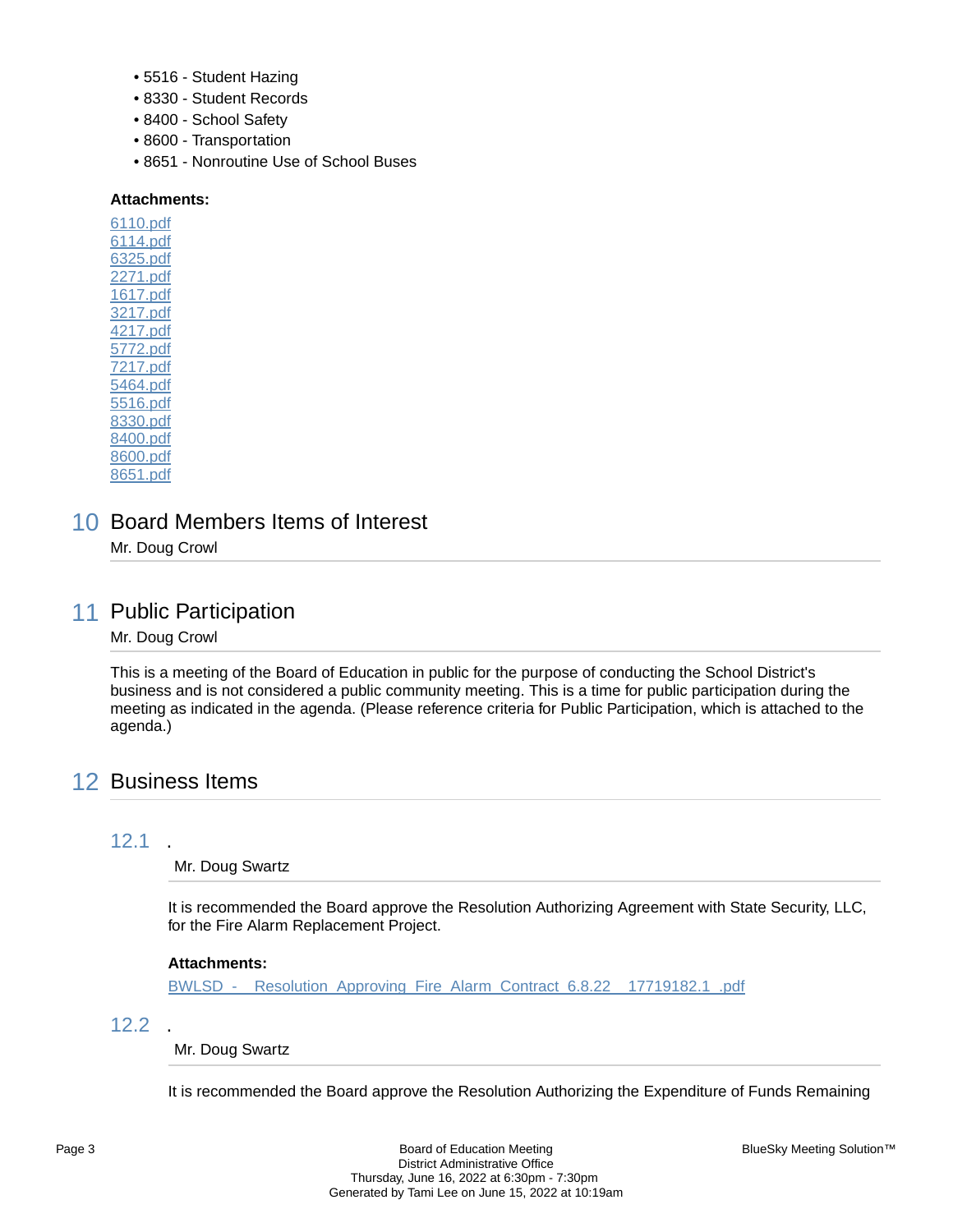from Bonds Issued May 1, 2019.

#### **Attachments:**

[Resolution\\_Funds\\_Remaining\\_from\\_Bonds.pdf](https://bigwalnut.blueskymeeting.com/meeting_groups/274/item_attachments/67761) Exhibit A Bond fund recap June 16 2022 boe mtg.pdf

### 12.3 .

Mr. Doug Swartz

It is recommended the Board approve the Resolution Authorizing Agreement with Global Workplace Solutions, LLC DBA Planes Moving & Storage, for Furniture and Equipment Moving Services.

#### **Attachments:**

BWLSD - Resolution Approving moving services 6.9.22 17722949.pdf

#### 12.4 .

Mr. Jeremy Buskirk

It is recommended the Board approve the FY2022 Engagement Letter between Big Walnut Local School District and the Local Government Services Section of the Office of the Auditor of State of Ohio.

#### **Attachments:**

[AoSBigWalnutLSD\\_5-13-22.pdf](https://bigwalnut.blueskymeeting.com/meeting_groups/274/item_attachments/67582)

#### 12.5 .

Mr. Jeremy Buskirk

It is recommended the Board approve the agreement between Professional Speech Services, Inc. and Big Walnut Local School District.

#### **Attachments:**

[BWLSDPROFSPEECH\\_202223CONTRACT.pdf](https://bigwalnut.blueskymeeting.com/meeting_groups/274/item_attachments/67706)

### 12.6 .

Mr. Doug Crowl

It is recommended the Board grant the following standing authorization:

• Authorization of Appointment of Purchasing Agent - the superintendent is hereby appointed as Purchasing Agent through September 2022 for purchases within the annual appropriation measure.

### 12.7 .

#### Mr. Mark Cooper

It is recommended the Board approve the following Big Walnut Local School District student/parent handbooks:

- Preschool Grade 6
- Interscholastic Athletics grades 7-12
- Middle School 7-8
- High School 9-12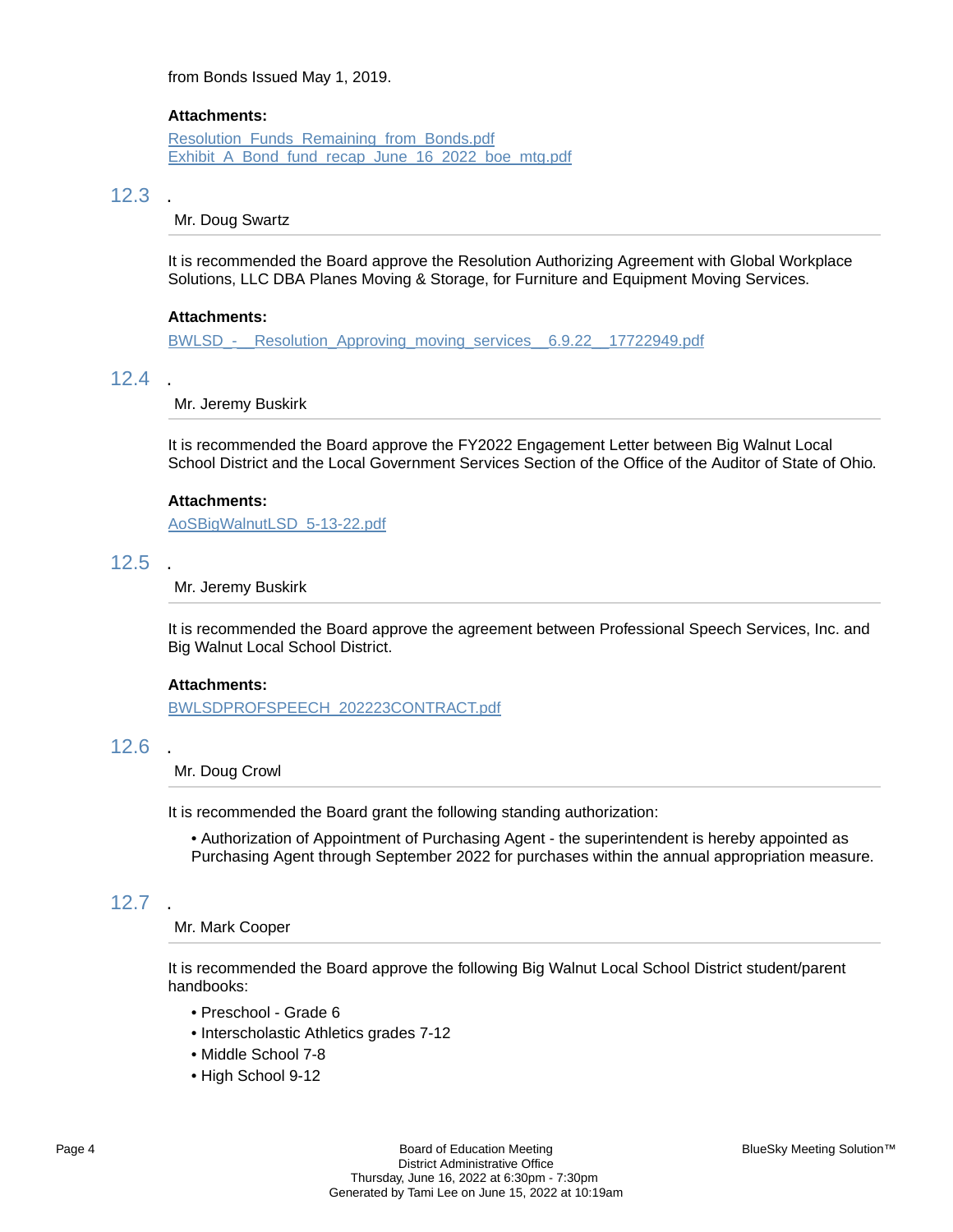#### **Attachments:**

[2022-2023\\_PROPOSED\\_Elementary\\_Intermediate\\_Student\\_Handbook\\_.pdf](https://bigwalnut.blueskymeeting.com/meeting_groups/274/item_attachments/67517) [2022-23\\_PROPOSED\\_BWMS\\_Student\\_Handbook.pdf](https://bigwalnut.blueskymeeting.com/meeting_groups/274/item_attachments/67519) [2022-2023\\_PROPOSED\\_BWHS\\_Student\\_Handbook-2.pdf](https://bigwalnut.blueskymeeting.com/meeting_groups/274/item_attachments/67520) [2022-2023\\_PROPOSED\\_BWHS\\_BWMS\\_Athletics\\_Handbook.pdf](https://bigwalnut.blueskymeeting.com/meeting_groups/274/item_attachments/67521)

### 12.8 .

Mr. Mark Cooper

It is recommended the Board approve the Resolution Declaring Transportation to be Impractical for Certain Identified Schools.

#### **Attachments:**

[transportation\\_impractical\\_resolution.docx](https://bigwalnut.blueskymeeting.com/meeting_groups/274/item_attachments/67560)

### 12.9 .

Mr. Mark Cooper

It is recommended the Board approve the following extended field trip:

• BWHS cheerleading, Universal Cheerleading Association Camp - Memphis, TN, August 5 - 8, 2022

### **Attachments:**

[DOC366.pdf](https://bigwalnut.blueskymeeting.com/meeting_groups/274/item_attachments/67515)

### 12.10 .

Mr. Doug Crowl

It is recommended the Board approve the following donation:

• \$100 donated to BWHS Aerospace Club, donated by Carol Wolfe - BWHS Aerospace Club Fund # 200-9905

#### **Attachments:**

[DOC368.pdf](https://bigwalnut.blueskymeeting.com/meeting_groups/274/item_attachments/67705)

### 13 Human Resources

Mr. Mark Cooper

Human Resources Report:

## 13.1 .

It is recommended the Board approve the negotiated agreement that has been ratified by the OAPSE 696, effective July 1, 2022, through June 30, 2025.

#### **Attachments:**

[OAPSE\\_696\\_Tentative\\_Agreement\\_2022-2025.pdf](https://bigwalnut.blueskymeeting.com/meeting_groups/274/item_attachments/67645)

13.2 .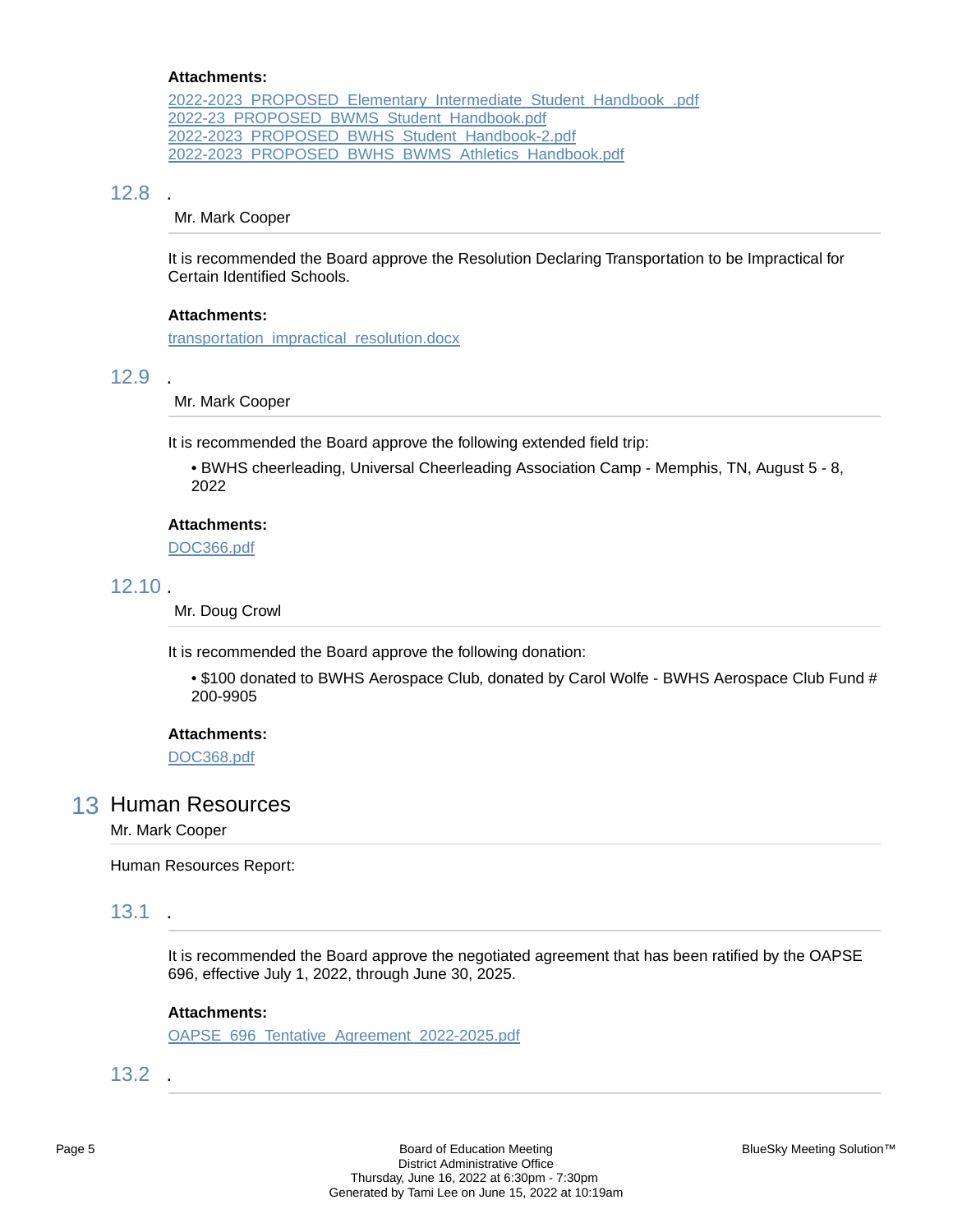It is recommended the Board approve the negotiated agreement that has been ratified by the BWPSS, effective July 1, 2022, through June 30, 2025.

#### **Attachments:**

[BWPSS\\_TA\\_2022\\_to\\_2025.pdf](https://bigwalnut.blueskymeeting.com/meeting_groups/274/item_attachments/67714)

### 13.3 .

Mr. Doug Crowl

It is recommended the Board approve a three-year Administrative contract for Ryan P. McLane, Superintendent, effective August 1, 2022, through July 31, 2025.

#### **Attachments:**

[Contract\\_of\\_Superintendent\\_McLane\\_2022.pdf](https://bigwalnut.blueskymeeting.com/meeting_groups/274/item_attachments/67650)

#### 13.4 .

Mr. Doug Crowl

It is recommended the Board approve the Superintendent Consulting Agreement Contract between the Big Walnut Local School District Board of Education and Ryan P. McLane.

#### **Attachments:**

[Big\\_Walnut\\_Superintendent\\_Consulting\\_Agreement.pdf](https://bigwalnut.blueskymeeting.com/meeting_groups/274/item_attachments/67651)

#### 13.5 .

#### Mr. Doug Crowl

It is recommended the Board approve the Big Walnut Local School District Addendum to the Employment Agreement of the Assistant Superintendent.

#### **Attachments:**

[Assistant\\_Superintendent\\_Contract\\_Addendum.pdf](https://bigwalnut.blueskymeeting.com/meeting_groups/274/item_attachments/67649)

## 13.6 .

It is recommended the Board approve the following resignations:

- effective July 31, 2022
	- Erin Curtis, Student Services Coordinator

• Andrea Clark, Director of Academic Achievement & Gifted Coordinator, pending Board hire as SOU 2nd grade teacher

- effective at the end of the 2021/2022 school year
	- Steve Palmer, BWHS educational assistant, pending his employment through the ESCCO as Athletic Coordinator for BWLS
	- Jen Ritter, BWHS Intervention Specialist
	- Ashley Longshore, BWHS Intervention Specialist
	- Megan Everitt, BWIS 6th grade teacher
	- Kelly Wildermuth, GRE 2nd grade teacher
	- Natalie Wilson-Goldman, BWIS Intervention Specialist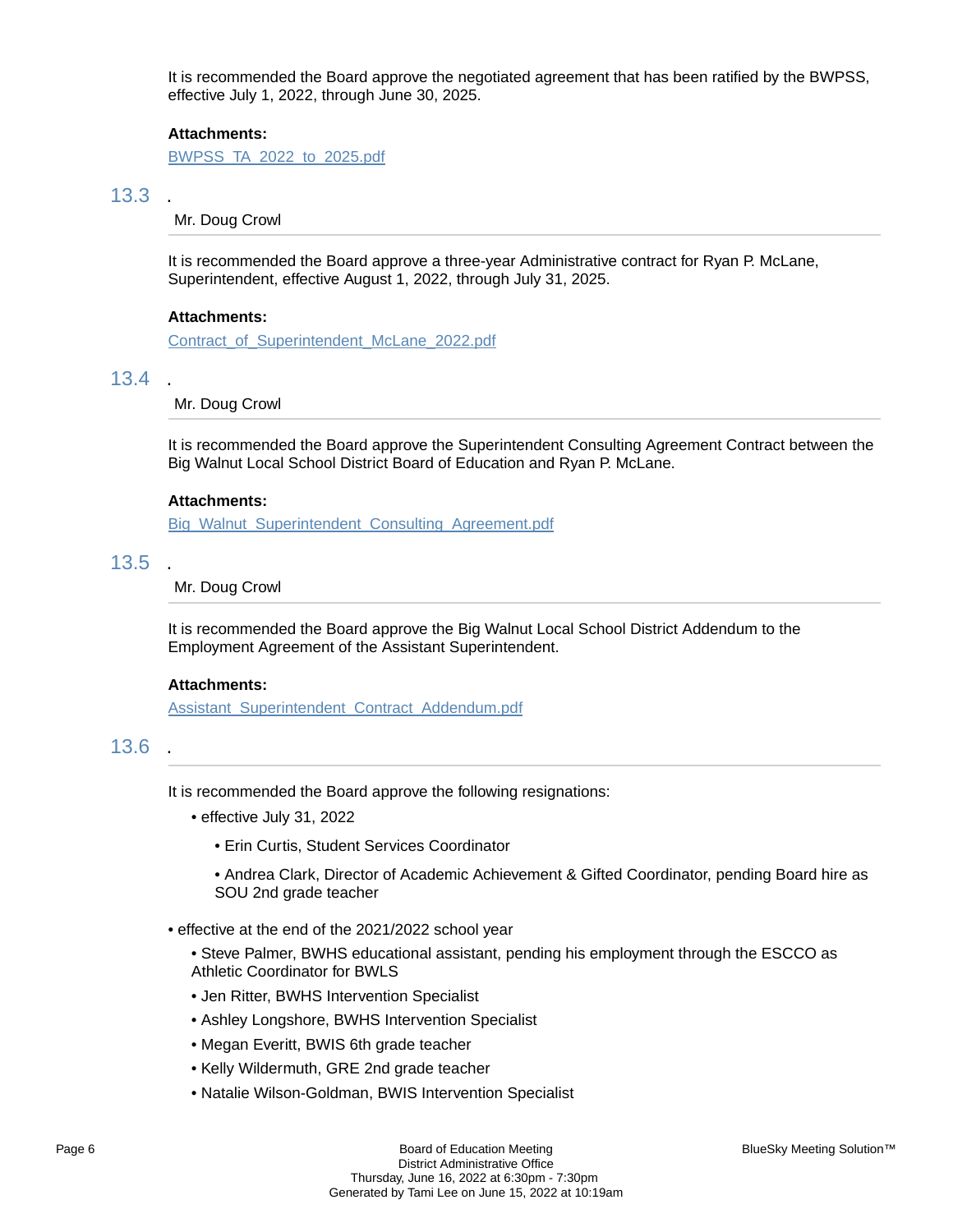- Katie Yeager, Gifted Services, pending Board hire as ELC principal & Gifted Coordinator
- Amanda Statler, SOU 4th grade teacher, pending Board hire as SOU Principal
- Milea Sarap, BWMS math teacher
- Patrick Flanagan, BWE Physical Education teacher

### 13.7 .

It is recommended the Board approve a two-year Administrative Level I, 215-day contract for the following:

- Amanda Statler, Hylen Souders Elementary Principal, \$80,000, effective August 1, 2022
- Katie Yeager, ELC Principal & Gifted Coordinator, \$80,000, effective August 1, 2022

### 13.8 .

It is recommended the Board approve the following certified contracts, effective at the start of the 2022/2023 school year, pending receipt of successful background checks, verification of experience, and completion of all necessary documentation:

- Christopher Early, BWHS English Language Arts teacher, MA step 6, one-year contract
- Vivian George, BWMS Global Citizenship, BA step 0, one-year contract
- Brooke Moore, BWHS Business/Marketing teacher, BA+30 step 7, one-year contract
- Samantha Rogers, BWMS English Language Arts teacher, BA step 0, one-year contract
- Alisha Sleeper, BWMS Math teacher, MA step 7, one-year contract
- Heather VanAlstine, BWIS English Language Arts teacher, MA+15 step 5, one-year contract
- Andrea Clark, SOU 2nd grade teacher, MA+15 step 18, continue contract
- Brittanie Byahatti, BWE, Music Teacher, MA step 5, one-year contract
- Kristina Hoskins, BWI, English Language Arts, MA step 5, one-year contract
- Danielle Lyons, BWI, English Language Arts, MA step 5, one-year contract

### 13.9 .

It is recommended the Board approve the following adjustments:

- rescind the contract for Mark Kemmerling, BWHS .5 track coach
- change in position for Darla Hoffman from food service worker at BWHS to head cook at PRE, effective September 1, 2022

• increase in hours from 6 to 8 per day for Cassie Rice, BWIS office assistant, effective with the 2022/2023 school year

- rescind the certified contract for new hire Eliza Gentkowski, BWHS Math Teacher
- rescind the athletic supplemental for Jason Crawford, girls' basketball head coach

### 13.10 .

It is recommended the Board approve the attached certified contracts.

#### **Attachments:**

[Certified\\_Contracts\\_6.2022.pdf](https://bigwalnut.blueskymeeting.com/meeting_groups/274/item_attachments/67779)

## 13.11 .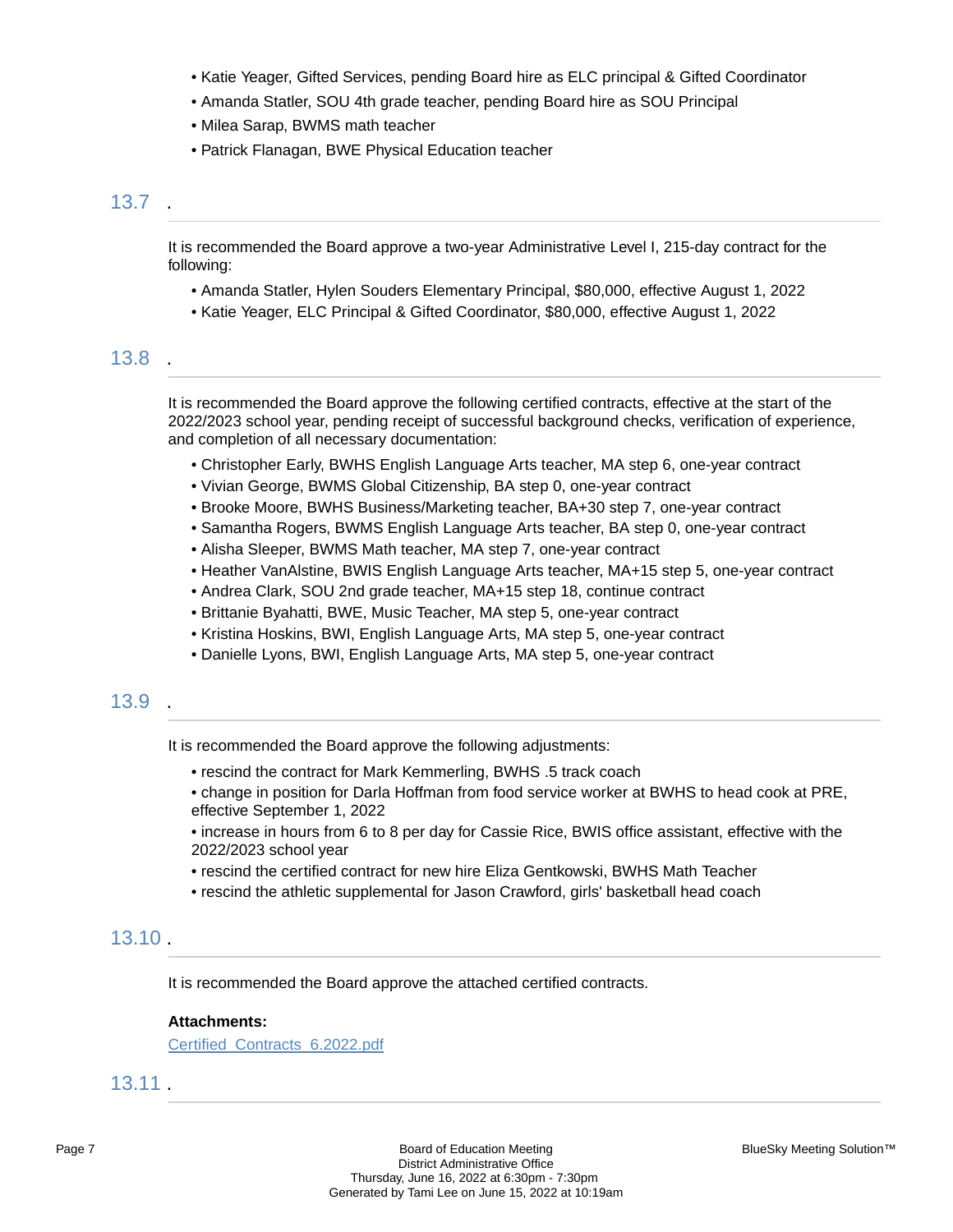It is recommended the Board approve the attached administrative contracts.

#### **Attachments:**

[Administrative\\_Contracts\\_2022.2023\\_\\_\\_1\\_.pdf](https://bigwalnut.blueskymeeting.com/meeting_groups/274/item_attachments/67756)

### 13.12 .

It is recommended the Board approve Joseph Fradette as a summer tutor, at the approved tutor rate of \$21/hour beginning June 1, 2022.

### 13.13 .

It is recommended the Board approve the following athletic supplemental contracts :

- Courtney Palmer, .5 BWHS girls' lacrosse assistant coach, group 4 step 6, 2021/2022 school year
- Bob Scott, BWHS girls' basketball volunteer coach, 2022/2023 school year

### 13.14 .

#### Mr. Mark Cooper

It is recommended the Board approve 5 extended days for the 2022/2023 school year for the following staff:

- Laura Boening, BWMS Instructional Facilitator
- Josh Frame, BWMS Principal
- Stacey O'Reilly, BWHS Instructional Facilitator
- Nick Powell, BWIS Assistant Principal
- Jamie Roan, RTI/Assessment Coordinator (k-4)
- Mark Robinson, BWHS Instructional Facilitator
- Joe Rucker, BWMS Assistant Principal
- Sarah Sandrock, BWIS Principal
- Amanda Statler, SOU Principal
- Katie Yeager, ELC Principal/Gifted Coordinator

### 13.15 .

It is recommended the Board approve the following certified leaves of absence for the 2022/2023 school year:

- Lesley Cannell, BWE 4th grade teacher
- Jennifer Zimmer, BWHS Spanish teacher
- Kelsie Schlabach, BWE 1st grade teacher

## 13.16 .

It is recommended the Board approve the following classified leave of absence:

• Teresa White, BWI 1st shift custodian, beginning June 7, 2022, through June 30, 2022